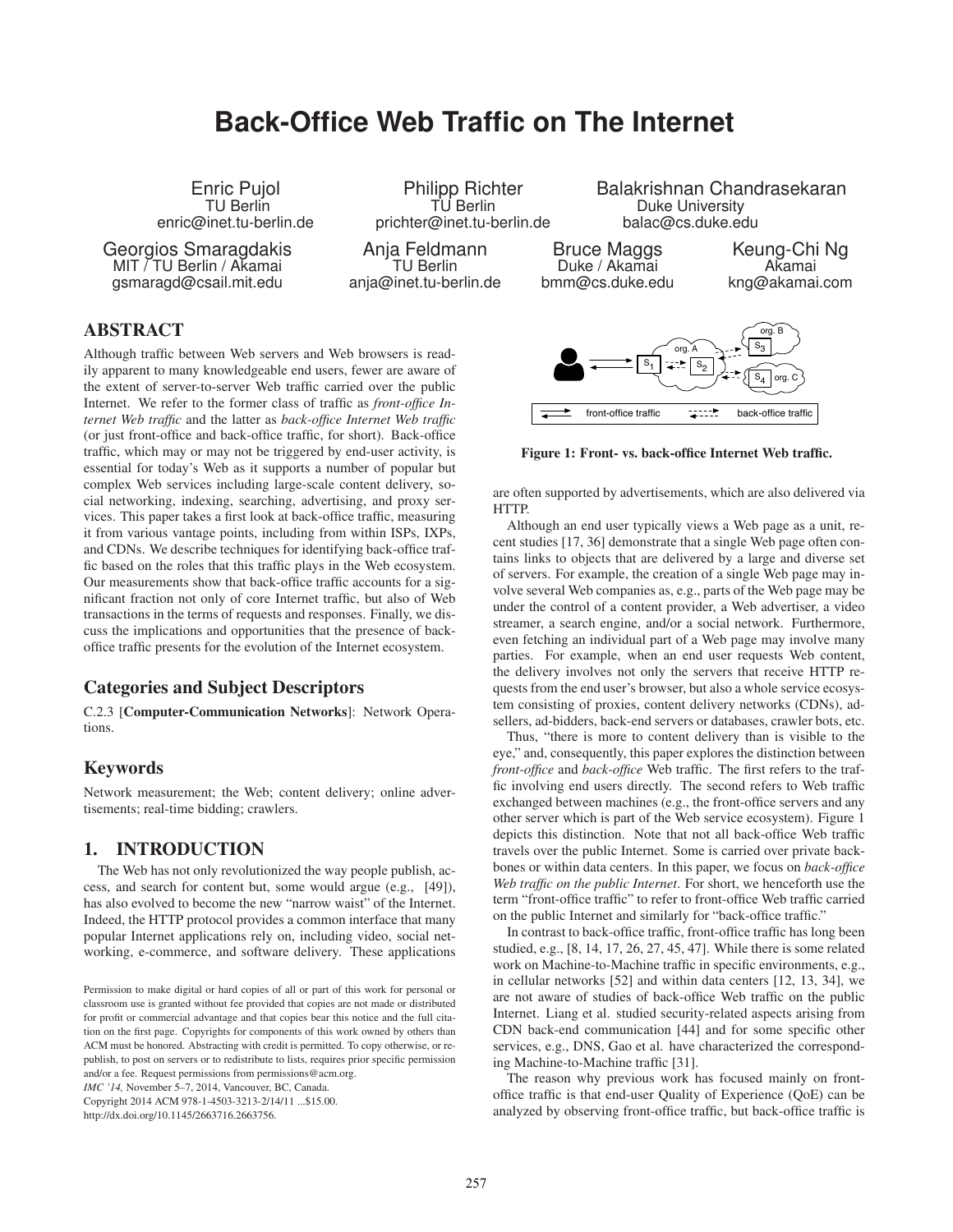often opaque. Today, more and more Web services also depend on some back-office communication over the public Internet e.g., to assemble Web pages, to perform search queries, to place advertisements, to conduct database transactions, to dynamically generate personalized content, Thus, service QoE now also depends critically on the architecture and performance of the back-office, which relies increasingly on the public Internet. This complexity makes measuring and characterizing back-office traffic challenging.

Among the difficulties faced in studying back-office traffic is that it is rarely present on the network links connecting end users to the Internet. Instead, back-office traffic can generally only be observed on backbone or inter-domain links. However, existing studies of inter-domain and/or backbone traffic [32, 42, 50] have not separated front-office and back-office Web traffic. Indeed, the backoffice traffic component for any individual link depends highly on whether the link is on any of the routes between the involved servers. Thus, to observe this traffic requires a variety of vantage points. In this paper we analyze data collected from two IXPs, multiple links of a Tier-1 ISP, and a major CDN.

Web services that involve back-offices include content delivery, search, and advertisements. We focus on these because content delivery is responsible for a significant fraction of all Internet traffic, while advertisements (and in particular those in response to search) are responsible for a significant fraction of Internet revenues.

According to recent studies [32, 42, 48] CDN traffic accounts for more than 50% of Web traffic. This percentage is expected to further increase in part due to the increasing traffic volume attributed to video delivery [23]. Since CDNs operate sophisticated backoffices with distributed server infrastructures, some of this traffic is back-office traffic, which may or may not be routed via the public Internet depending on whether the CDN operates its own backbone [37] or not [54]. The rationale for this distributed infrastructure is the need to improve the end-user experience, react to flash crowds, mitigate attacks, and reduce the cost of content delivery using economies of scale [7, 43, 46]. CDNs are aware of the need to constantly improve communication between their front-end and back-end servers [28, 43, 54].

Search is one of the essential Internet Web services. Without search, the Internet would hardly be usable for most end users as their desired content would be difficult to locate. Search relies on a back-end database which is typically populated by crawling the Internet. For this purpose, search providers including Google and Microsoft operate distributed server infrastructures that crawl the Web. Web crawlers (also known as crawl bots), are orchestrated to partition the Web and index different parts of it to more efficiently cover it. Once the crawler bots have collected their data, they upload it to the back-end where it is processed in large data centers [11], where massively parallel indexing algorithms are used to enable fast search queries [19]. To deliver search results they rely on overlays and/or the above mentioned CDNs [22]. Thus, search engines contribute to back-office Web traffic.

To monetize their content, most Web sites rely on targeted online advertisements. In 2013, online advertising revenues in the United States were estimated to be \$42.8 billion [2], an increase of 17% over the previous year. The increasing revenue stream of Web advertisement has given rise to another innovative part of the Web ecosystem: ad-sellers, ad-bidders, and ad-brokers—the adnetworks [10, 59]. These parties negotiate placement of advertisements in today's Web. In many instances, the selection of an advertisement does not take place until an end user visits a Web page where advertisement space is available. At this point, an auctioneer contacts the potential advertisers with information about the visitor's profile and a bidding process is initiated, but hidden from the

user. Thus, a visit of an end user to a Web page may trigger a number of back-office connections. Advertisement content is often delivered via a CDN.

Thus, back-office Web Traffic is one of the principle but yet largely unexplored components of today's Web. The contributions of this paper are:

- *•* We introduce the notion of back-office Web traffic and show that its contribution ranges on average from 10% to 30% per vantage point and can even exceed 40% for some time periods. The vantage points include two major IXPs, multiple backbone links from a major ISP, and a number of server clusters from a major CDN. We explore the reasons that different levels of contributions are seen at different vantage points.
- *•* Our methodology allows us to identify and classify different types of back-office traffic including proxy services, crawling, and advertisement bidding.
- *•* Our analysis demonstrates that back-office traffic characteristics differ from front-office characteristics. Moreover, they vary enough by service that individual services can be identified.
- We find, for example, that at one of the IXPs auctioneers have a 22% share of the back-office requests but only 1% of the bytes, while crawlers contribute respectively roughly 10% and 15% to both.
- *•* Our analysis of data from a major CDN confirms what we observe in the wild: CDNs deploy sophisticated back-office infrastructures, and back-office Web traffic is significant.
- *•* Given the volume of back-office traffic on the Internet and its importance for end-user QoE, we identify implications of our analysis on network protocols design and co-location strategies.

# 2. BACK-OFFICE COMMUNICATION

In this section we provide a brief overview of the typical (i.e., expected) communication patterns of Web services that create backoffice traffic. Hereby, we distinguish four different cases: (a) proxies/intermediaries, (b) CDN services, (c) auctioneers, and (d) crawlers. Figure 2 provides an illustration of the expected exchange of HTTP messages. Note, however, that our analysis (Section 7) unveils richer and more complex communication patterns than those shown in the figure.

(a) Proxies/Intermediaries: An intermediary is a network entity that acts as both a client and a server. As shown in Figure 2(a), a Web proxy is an intermediary that acts as a client with the main purpose of forwarding HTTP(S) requests. Thus, Web proxies send and receive requests in a temporally correlated fashion. Forward and reverse Web proxies evaluate requests, check if they can be satisfied locally, and contact a remote server only if necessary. When intermediaries act as clients, they create back-office traffic, but when intermediaries act as servers, the traffic they create can be either front- or back-office traffic. We describe how to differentiate these two cases in Section 6.

(b) CDN Servers: CDNs typically operate front-end servers (i.e., reverse proxies) close to the end user as well as back-end servers. Back-end servers either host the content in data centers or are closer to the origin content server, depending on the CDN's deployment and operation strategy [46, 35, 57, 37, 18, 5, 3]. If the front-end does not have a requested object available locally, it fetches the object from another front-end, a back-end, or the origin server. Since the overall content delivery time has a direct impact on application performance, e-commerce revenue, and end user engagement [39, 23, 41], a number of optimizations for creating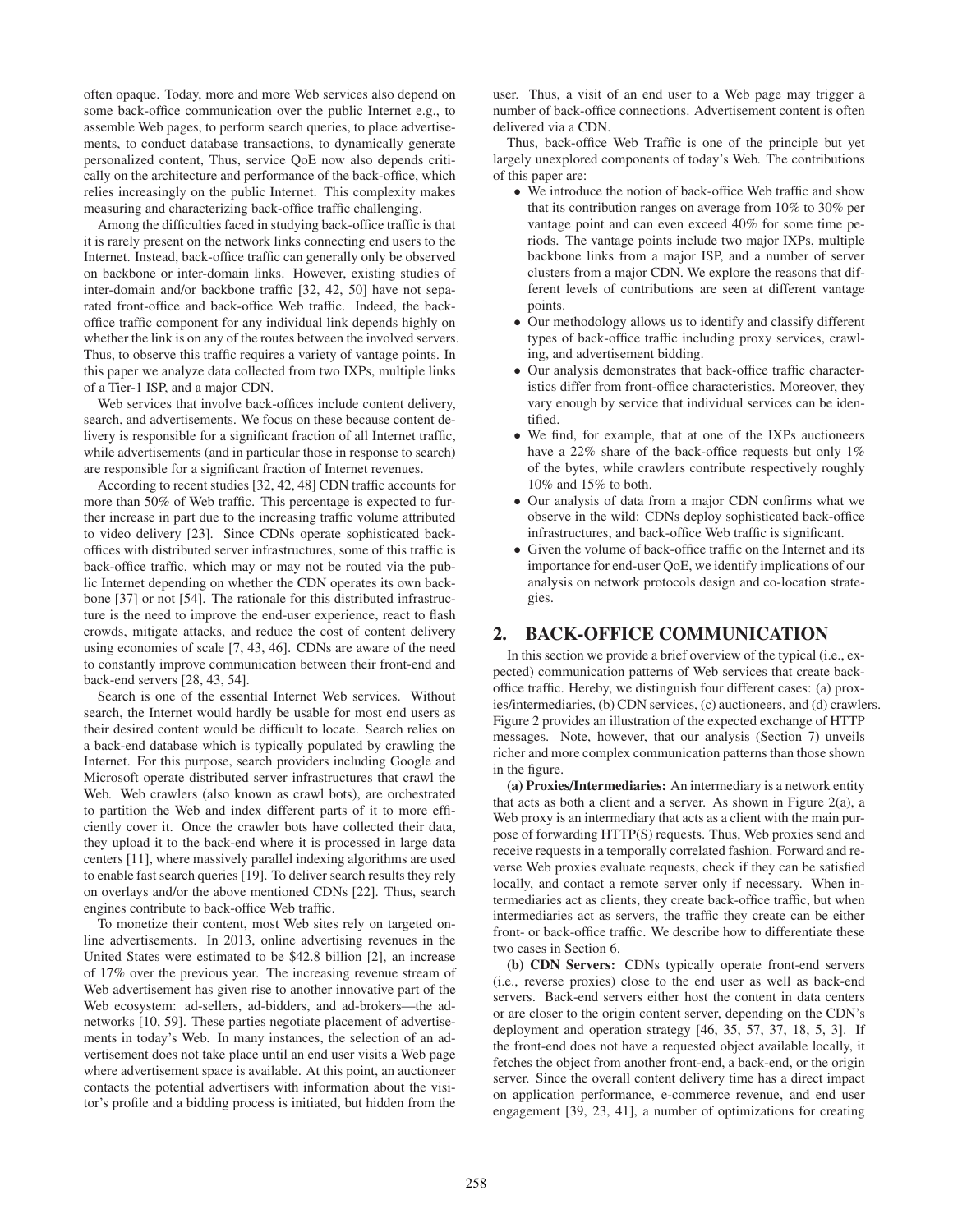

Figure 2: Back-office Web Traffic: typical HTTP requests made by Web proxies, CDNs, ad-exchanges, and crawlers.

overlays to improve end-to-end performance and for task sharing between front-end and back-end servers are deployed by today's CDNs [43, 54, 28, 40, 21].

(c) Ad Exchanges – Auctioneers and Bidders: As shown in Figure 2(c), advertisement exchanges consist of (i) publishers that sell advertisement space (ad space) on their Web pages, as well as (ii) advertisers that buy ad space on these Web pages. An exchange acts as a common platform to bring publishers and advertisers together. The matching between offered ad space on a Web site and interested advertisers is often performed using *real-time bidding* (RTB). Once an end user visits a Web page where ad space is available, the ad exchange auctioneer contacts the potential advertisers (i.e., the bidders), and provides information about the visitor to start a bidding process among the interested parties  $[10, 59, 55, 9]$ .<sup>1</sup> A number of sophisticated tools together with visitor information suppliers optimize the bidding process for both the advertisers and the publishers. Hence, if RTB is used to place ads on a website, the visit of a Web page by an end user may trigger a large number of requests in the background. The final advertisement content is typically delivered via CDNs [9]. We note that today's Web advertisement ecosystem is complex and may involve many different types of back-office traffic, caused by a variety of different actors. In this paper, we solely focus on RTB-related activity, i.e., back-office traffic as a result of auctioneers interacting with bidders.

(d) Crawlers: Web crawlers continuously index the Web. To optimize crawling, each crawl bot is typically responsible for indexing a small part of the Web [11]. Indexing involves requesting the Web page as well as following embedded links [38, 16]. Web crawlers typically issue an order of magnitude more Web queries than regular end users. Best practices among the major search engines ensure that crawlers have appropriate reverse DNS entries along with well-specified user agents in order to avoid being blocked by Web sites.

Hereafter, we refer to back-office Web traffic as all Web traffic that is not exchanged between end users and servers. This includes traffic exchanged between intermediaries and Web servers (e.g., traffic between a CDN front-end server and a back-end server or between a Web proxy and a Web server), as well as traffic exchanged between automated hosts such as crawlers or auctioneers and any other Web server.

## 3. DATA SETS

In this work we rely on measurements collected at a diverse set of vantage points.

- IXPs: Packet-sampled traces collected at two Internet eXchange Points (IXPs), which allow us to study back-office traffic in an inter-domain environment, as exchanged between hundreds of networks [6].
- ISP: Anonymized packet-sampled traces collected from two transatlantic links from a Tier-1 ISP, providing a view of back-office traffic on long-distance links.
- Access network: Anonymized packet dumps collected in a residential network of a Tier-1 ISP, revealing front-office traffic between end users and servers.
- CDN: Web server logs from multiple servers in different locations within a large commercial CDN. These logs give us an inside view of back-office traffic created by a CDN.
- Active measurements: Probes of IP addresses and DNS reverse lookups to identify Web servers.

This diverse set of traces allows us to study back-office traffic in a variety of locations, including between domains, on backbone links, and within a CDN. Table 1 summarizes the properties of our data sets.

The IXP traces are collected from the public switching infrastructure at two European IXPs. This includes a large IXP (L-IXP) with around 500 members and a medium-sized IXP (M-IXP) with around 100 members. Among the member ASes there are many CDNs, Web hosting services, cloud providers, and large commercial Web sites. We collect sFlow records [51] with a 1 out of 16K sampling rate. sFlow captures the first 128 bytes of each sampled Ethernet frame, providing us access to full network- and transportlayer headers and some initial bytes of the payload, allowing for deep packet inspection (DPI).

The ISP traces are collected from two transatlantic links on the backbone of a large European Tier-1 ISP. These links carry mainly transit traffic. We collect anonymized packet traces with a random packet sampling rate of 1 out of 1K. We also collect unsampled anonymized packet dumps in a residential network with about 20K end users of the same ISP.

The logs from the large commercial CDN encompass the activity of all servers at one hosting location in each of five large cities. Each log entry contains TCP summary statistics including endpoint IPs, number of bytes transferred, and initial TCP handshake roundtrip latency. In addition, we received a complete list of all IP addresses used by the CDN infrastructure.

We also use active measurement data from the ZMap Project [25]. This data set contains a list of IPs, i.e., servers, that are responsive to GET requests on port 80 (HTTP) and SSL services on port 443 (HTTPS), spanning the time period from October 2013 to January 2014. In addition, we also make use of the data made public by the

<sup>&</sup>lt;sup>1</sup>The bidders may also contact other entities (i.e., *trackers*) to get information regarding the profile of the visitor [33, 59].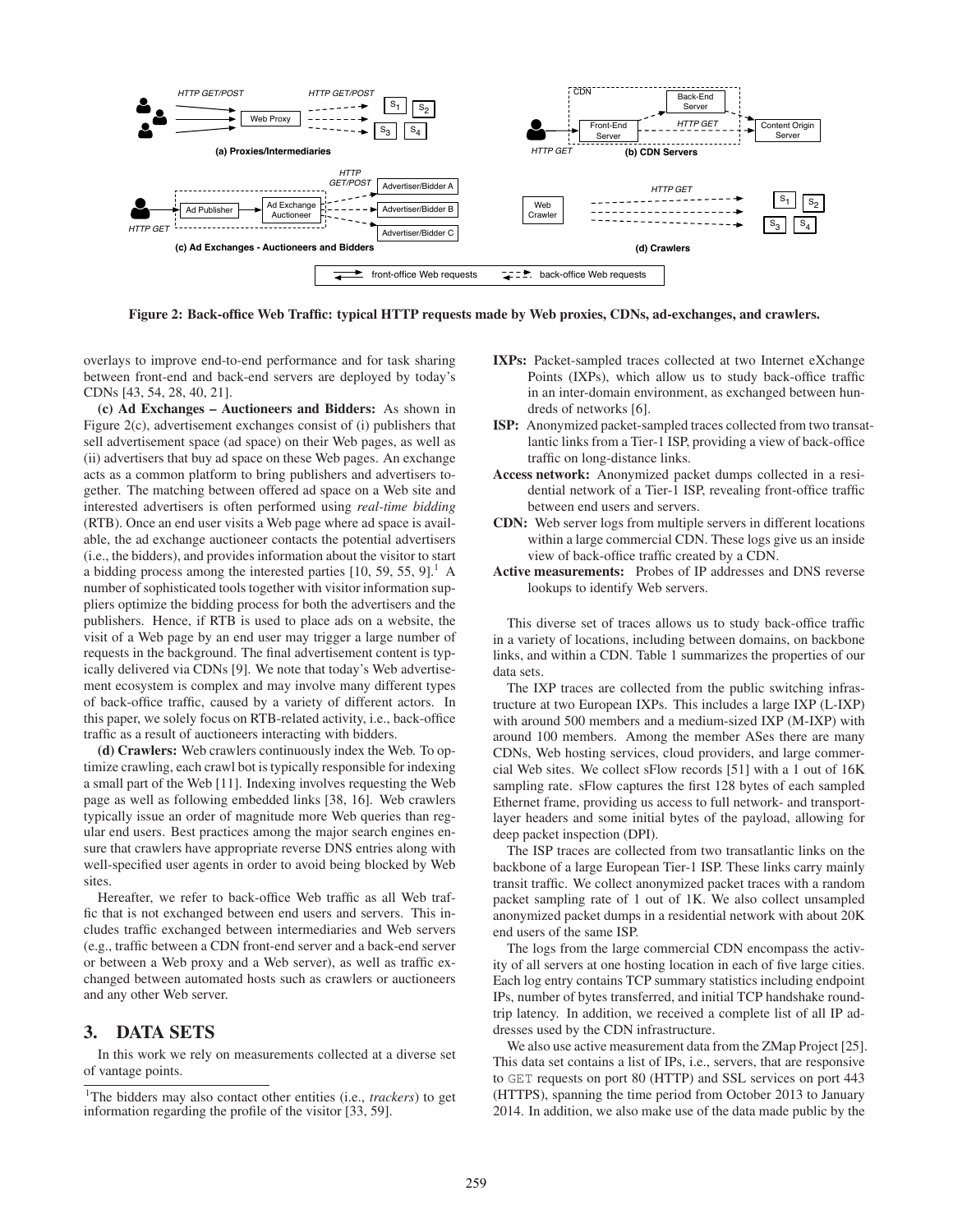| <b>Type</b>        | <b>Name</b> | Daily traffic rate | <b>Collection</b>        | <b>Period</b>             | $\%$ TCP | % Web of TCP |
|--------------------|-------------|--------------------|--------------------------|---------------------------|----------|--------------|
| <b>Exchanges</b>   | L-IXP       | 1.900 TB           | sFlow(1/16K)             | 37th week 2013            | 84.40%   | 78.27%       |
|                    | $M-IXP$     | 1.580 TB           | sFlow(1/16K)             | 4th week 2014             | 97.22%   | 92.22%       |
| <b>Transit ISP</b> | BBone-1     | 40 TB              | Packet sampled (1/1K)    | 5th Feb. - 12th Feb. 2014 | 86.30%   | 64.58%       |
|                    | BBone-2     | $70 \text{ TB}$    | Packet sampled (1/1K)    | 4th week 2014             | 73.87%   | 78.74%       |
| <b>Eveball ISP</b> | <b>RBN</b>  | 35 TB              | Packet dumps (unsampled) | 9th. Jan. 2014            | 74.83%   | 79.45%       |
| <b>Server</b>      | <b>CDN</b>  | 350 TB             | Server logs (unsampled)  | 24-25 Apr. 2014           | 95%      | 95%          |

Table 1: Summary of the vantage points and collected traces.

| <b>Name</b>    | #IPs   | <b>Method</b> | $C-O(%)$ | $S-O(%)$ | Dual $(\%)$ |
|----------------|--------|---------------|----------|----------|-------------|
| L-IXP          | 45.79M | <b>DPI</b>    | 96.90    | 2.74     | 0.36        |
|                |        | $DPI+ZMap$    | 93.85    | 2.74     | 3.40        |
| $M-IXP$        | 1.9M   | <b>DPI</b>    | 95.15    | 4.62     | 0.24        |
|                |        | $DPI+ZMap$    | 92.86    | 4.62     | 2.52        |
| <b>BBone-1</b> | 1.1M   | <b>DPI</b>    | 92.26    | 7.56     | 0.18        |
|                |        | $DPI+Zmap$    | 86.62    | 7.56     | 5.82        |
| <b>BBone-2</b> | 4.5M   | <b>DPI</b>    | 95.54    | 4.36     | 0.09        |
|                |        | DPI+ZMap      | 93.97    | 4.36     | 1.67        |

Table 2: Web activity of IPs: client-only (C-O), server-only (S-O), or both (dual) across vantage points.

authors of [18, 56] that disclose the set of IPs used by the Google infrastructure. When combining Google IPs with one of our packet traces, we use the snapshot of the Google IPs that corresponds to the last day of the trace.

## 4. IDENTIFYING BACK-OFFICE TRAFFIC

Given the above characteristics of back-office Web traffic, we next describe how we identify a significant fraction of it within our data sets. Our methodology involves three steps. First, we classify all IPs based on whether they are involved in any Web activity. Second, we classify their activities as either Web client, Web server, or both—client and server. Finally, we identify auctioneers and crawlers among the clients, bidders among the servers, and Web proxies among those that are acting as both clients and servers.

#### 4.1 Web server endpoints

We focus only on those IPs for which we see Web activity in our traces, meaning either HTTP or HTTPS activity. For this we rely on well-known signatures to detect HTTP requests (GET, POST) and responses (HTTP/1.{0,1}) on any TCP port. For HTTPS we use signatures to match packets to/from port 443 that contain a SSL/TLS hand-shake, i.e., Client Hello and Server Hello messages [15]. We focus on IPv4, since IPv6 traffic accounts for less than 1% of the traffic across all data sets.

The result is a set of Web server endpoints, i.e., tuples that contain the IP address and the corresponding port number, as identified using the above-mentioned signatures. We then refer to all packets that are sent to/from one of the Web endpoints as Web traffic. Our methodology ensures that in the case of server IPs also hosting other applications on different ports (e.g., email), only their Webrelated traffic is considered. Table 1 shows the percentages of Web traffic within our different data sets. As expected, this traffic constitutes a large fraction of the TCP traffic, ranging from 64% to 95% in each data set.

#### 4.2 IP: Client/server/dual roles

Given that we have identified Web server endpoints, we next classify the Web activity of IP addresses to be client-only, serveronly, or both (referred to as *dual* behavior in the following). We say that an IP address acts only as server if all of its traffic is related to its previously identified server-endpoint(s) (typically on port 80). If we see this IP address acting only as client, i.e., sending requests and receiving replies from other server-endpoints, it is classified as client only. If we see an IP address both acting as client and as server i.e., it runs a server on a specific port but also issues requests towards other servers, we classify its behavior as dual.<sup>2</sup>

Depending on the vantage point however, one may not see all Web activity a host is involved in. For example, a proxy server might exhibit only client-activity when monitored in the core of the Internet, and only server-activity when monitored in an access network. To tackle this limitation, we rely on a combination of passive and active measurements to uncover more IPs with dualbehavior as follows: we obtain a list of client IPs via DPI from our traces and then use the ZMap data set to check if these IPs respond to HTTP(S) queries. The ZMap data set provides lists of IPs that answer to a GET on port 80 or to an SSL handshake on port 443. Thus, if we see an IP address acting only as client, but we find it in the ZMap data set, we classify its behavior as dual.

Table 2 shows the classification of IPs when only relying on DPI (first row for each vantage point), as well as after taking the ZMap data set into account (second row for each vantage point). We make three observations. First, with only DPI, roughly 90% of IPs are classified as client-only across all data sets. Second, a significant fraction of the server IPs also show client behavior e.g., with DPI we see in the L-IXP trace that 11% of the total number of servers also act as clients. Third, adding more information for identifying dual behavior helps e.g., with DPI+ZMap we see in the L-IXP trace that 55% of the servers behave also as clients. Indeed, the fraction of IPs acting both as clients and servers increases significantly across all vantage points when combining active and passive measurements.

There are two main caveats when using this classification approach, which likely result in some overcounting of dual hosts on the one hand, as well as some undercounting on the other hand.

One factor contributing to possibly overcounting dual hosts include the use of dynamically assigned IP addresses. If a dual host is assigned different IP addresses at different times, then each of those IP addresses may be classified as a dual host, even though at other times the same IP addresses act only as servers or, more commonly, only as clients. Dynamically assigned IP addresses are typically found in residential networks. Due to bandwidth limitations, these addresses do not serve a significant fraction of Web traffic or a significant fraction of Web requests. Nevertheless, to minimize the impact of dual hosts with dynamically assigned addresses on our statistics, we only count as servers IP addresses that appear in two consecutive snapshots of the ZMap data set, i.e., they replied to HTTP requests issued two weeks apart.

On the other hand, our methodology may undercount dual hosts because is not able to detect more complex cases of dual behav-

<sup>2</sup> Recall that requests are typically issued with *ephemeral* source port numbers.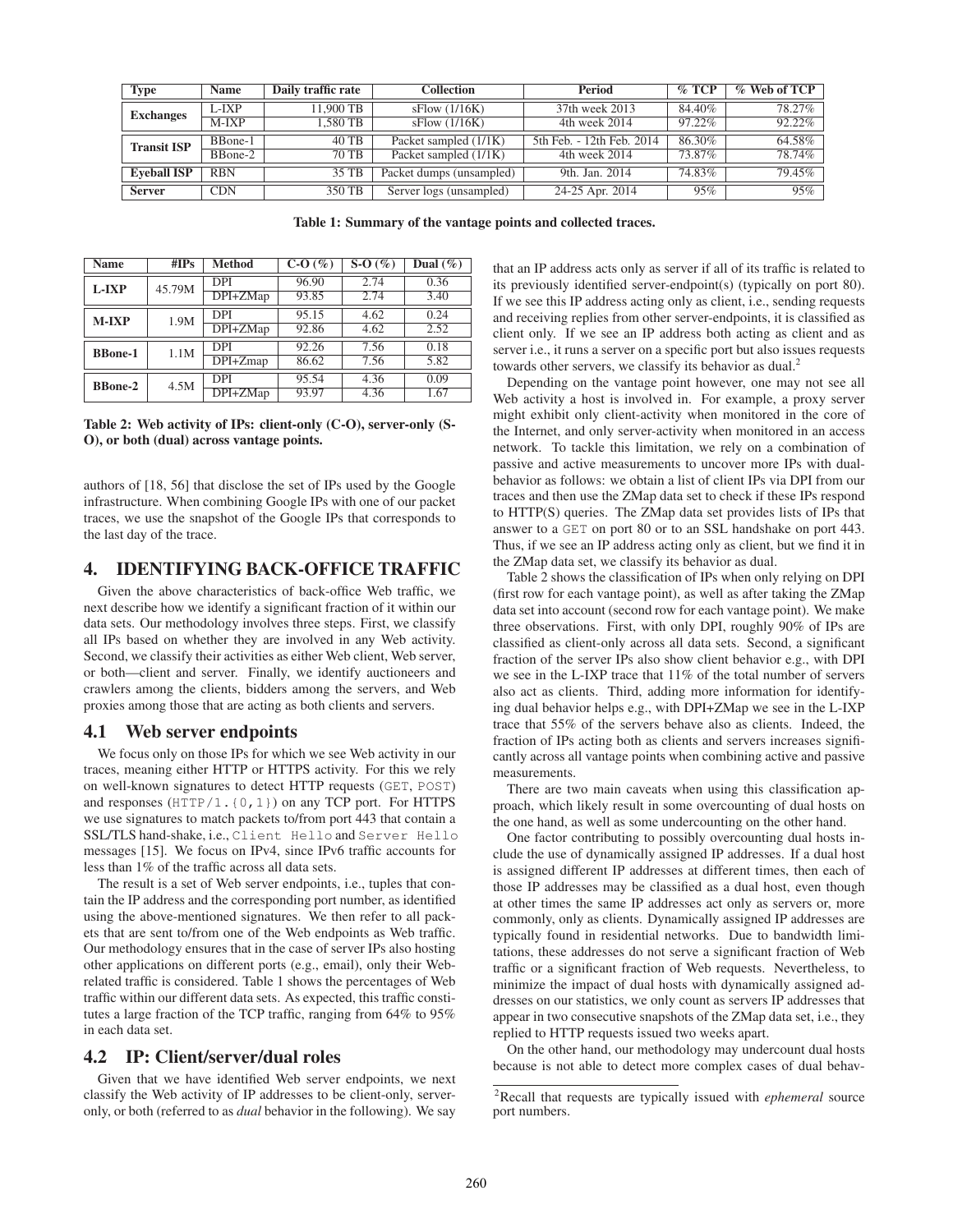

(a) Scatterplot: # sent vs. received requests sampled per IP in the L-IXP trace.



(c) Scatterplot: # sampled sent requests vs. fan-out per IP in the L-IXP trace.

Figure 3: Web IP activity: request frequency and fan-out.

ior, e.g., if a server has multiple interfaces and thus sends/receives traffic from multiple IP addresses, each acting only as a client or server. Furthermore, while we can uncover the server activity of a host that acts only as a client in our traces using the ZMap data set, we lack the tools to uncover the opposite case i.e., to uncover the client activity of a host that acts only as a server in our traces.

Along with the methodology previously described, we also exploit a list of servers provided to us from a large CDN. Henceforth, we distinguish three different classifications of IP addresses, *IPs-CDN*, *IPs-DPI*, and *IPs-ZMap*, based on our confidence in their accuracy. We are most confident in the accuracy of the classifications of the CDN addresses. Based on the DPI performed on a trace, we can also be very sure that an IP at that point in time was used in the identified fashion. The ZMap data set comes with the largest degree of uncertainty, but covers a wide range of IPs. Note that the same IP address may appear in more than one of these sets of classifications.

# 4.3 IP activity

Figure 3(a) shows a scatter plot for all IPs seen in the L-IXP trace, where we plot each IP according to the number of sampled Web requests it sent vs. received on a log-log scale. This plot highlights the different classes of IPs. The server-only IPs only receive requests and are scattered along the y-axis. The client-only IPs are scattered along the x-axis. The dual-role IPs are scattered across both axes. While the IPs with significant activity in both roles are likely to be intermediaries/proxies, we first take a closer look at some of the other heavy-hitters, i.e., those that only act as clients.

Figure 3(b) shows the cumulative percentage of the number of sampled GET and POST requests issued per IP, sorted by the number of observed requests. The most striking observation from this plot is that less than 1% of all the IPs are responsible for more than 30% of all requests across the IXP and backbone vantage points. Indeed, we estimate from the sampled data that the IP that contributes most requests at the L-IXP contributes more than 5M requests per hour on average, while at BBone-2 this number is roughly 310K requests per hour. These are unlikely to be humans — rather this behavior points towards a crawler, a proxy, or an auctioneer.

Accordingly, Figure 3(c) shows for each IP the number of sampled requests it sent vs. the number of IPs to which these are sent, namely the *fan-out*, on a log-log scale. While some of these clients contact a huge number of servers, there are also clients that send an enormous number of requests to a rather small set of server IPs (bottom right). As shown in Table 3, when inspecting the types of the requests we find an unexpectedly large number of POST re-

| Name           | Total  | <b>GETs</b> | <b>POSTs</b> | <b>CHellos</b> |
|----------------|--------|-------------|--------------|----------------|
| L-IXP          | 76.36M | 71.6%       | $11.5\%$     | $16.9\%$       |
| <b>M-IXP</b>   | 2.65M  | 78.9%       | $3.7\%$      | 17.4%          |
| <b>BBone-1</b> | 1.81M  | 88.3%       | 5.2%         | 6.5%           |
| <b>BBone-2</b> | 2.92M  | 58.1%       | 8.2%         | 33.7%          |

Table 3: Web IP activity: sampled HTTP/HTTPS requests.

quests. These can be attributed to the intensive use of protocols for Web services (e.g., SOAP). Closer inspection shows that for clients with an extraordinary high number of requests the fraction of POST requests is larger when compared to clients with low numbers of requests. Based on these observations, we now differentiate between proxies, auctioneers, crawlers, and bidders.

#### 4.4 CDNs, proxies, and other intermediaries

Typical examples of dual-behavior hosts are proxies such as those deployed by some institutions and forward and reverse proxies such as those operated by CDNs and content providers (CPs). However, intermediaries can, in fact, serve many other purposes. For instance, there are many kinds of proxies in the wild that affect a significant number of connections [58] and which are not operated by CDNs or CPs. In addition, intermediaries at hosting or or cloud service provider networks may not necessarily operate for the single purpose of request forwarding. While keeping this in mind, we focus on identifying some of the intermediaries that are operated by CPs or CDNs, which we hereafter refer to as *Content Delivery Proxies* (CDPs).

These are the steps we follow to classify CDPs. Along with the IPs in the *IPs-CDN* set, we select as potential candidates those intermediaries for which we sampled more than 5 requests (heavyhitters).<sup>3</sup> We then check the origin AS of the corresponding subnet, and manually inspect if the WHOIS information reveals that the address is registered to a known CP or CDN. Since this check is not sufficient to reveal cases in which front-end servers and caches are embedded in ISP networks and use the address space registered to those networks, e.g., Akamai and Google Global Cache, we also check for DNS host-names and use the techniques reported in [18, 56] to attribute IPs to content providers and CDNs.

Based on the previous manual identification, we are able to classify among the list of intermediaries some of the front-ends of 8 well-known organizations such as Google, Akamai, Limelight or EdgeCast. We find more than 36K (15K) IPs in the L-IXP (M-IXP)

<sup>&</sup>lt;sup>3</sup>Note that 5 sampled requests correspond to an estimated number of roughly 80K requests per week for the IXP traces and to 5K requests per week in the BBone links, respectively.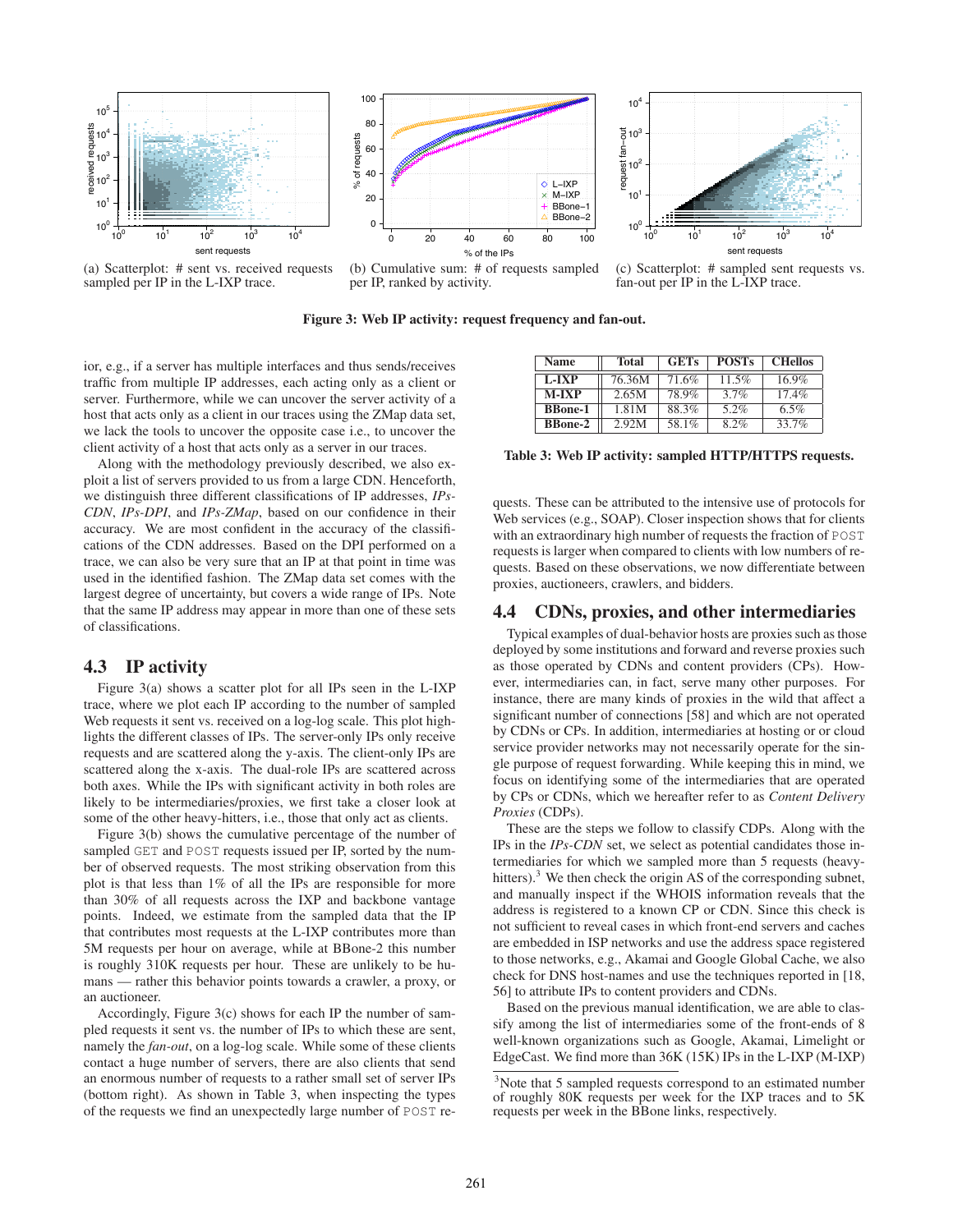traces. We also find CDPs that are active on the transatlantic links i.e., 9K and 19K for the BBone-1 and BBone-2 traces.

# 4.5 RTB: Auctioneers and bidders

The bidding process between auctioneers and bidders is generally done using Web services, such as Google AdExchange or Facebook Exchange. Bidders register with the auctioneer and provide a URI on which they accept offers from the auctioneer and reply with their corresponding bid after a maximum time threshold, often around 100ms [1].

Thus, one of the distinguishing characteristics of auctioneers is that they typically send their offers via POST to the potential bidders. The bidders, in turn, receive a large number of POST requests from a relatively small number of hosts (the auctioneers). This fits nicely with our earlier observation that there are many more POST requests in today's Internet than were observed in the past. In particular, an examination of traces from L-IXP over the past three years shows that the fraction of requests of type POST has increased by 80% over that time. Indeed, for each user request which involves an advertisement there may be multiple bidders contacted.

Given that the market for real-time bidding (RTB) is heavily concentrated among a relatively small number of players accounting for the major share of the RTB activity [59], prime candidates for auctioneers are IPs sending large numbers of requests to a comparably small set of IPs (bidders), which in turn receive a large number of requests from a relatively small number of IPs. As bidders can provide customized URIs to auctioneers, we cannot identify auctioneers and bidders in a straightforward manner using payload signatures. Instead, we identify auctioneers and bidders based on partially available URL strings as follows: we first obtain a list of partial URLs sent by the heavy-hitters and select those IPs whose HTTP requests contain in the absolute path and/or query parts of the URL strings such as ad, bid, or rtb. Then, for each of these IPs, we check if its corresponding subset of requests has a fixed structure, i.e., we observe many repetitions of the same partial URL (only the value fields in the query part change), and we mark these IPs as candidates for potential auctioneers. We then manually validate that these IPs are operated by organizations offering RTB services by relying on meta-information such as reverse DNS, WHOIS, and publicly available API documentation of some Ad exchanges. Having a list of auctioneers, we now inspect the corresponding destination IPs, further manually verify the corresponding URL strings to be bidding-related, and mark these IPs as bidders.

With this method we are able to manually identify 316 IPs used by auctioneers and 282 IPs used by bidders in the L-IXP trace. We were not able to identify bidding activity in the M-IXP trace, and also did not identify any ad exchanges co-located at M-IXP. Nor did we find any bidding activity in the backbone traces, perhaps because of the high delay in transatlantic links.

#### 4.6 Web crawlers

One of the distinguishing characteristics of Web crawlers is that they issue many Web queries and then upload their results to the search infrastructure. The queries constitute a large number of GET requests sent to a diverse set of servers belonging to different organizations.

For each data set we use the heavy hitters, in terms of GET requests, as candidates. Specifically, we pre-select IPs for which we sample at least five queries and then try to verify that they are Web crawlers as follows. It is a best common practice to make crawlers clearly identifiable by setting up reverse DNS entries and including

| Name           | CDPs  | <b>Bidders</b> | <b>Auctioneers</b> | <b>Crawlers</b> | <b>Other</b> |
|----------------|-------|----------------|--------------------|-----------------|--------------|
| L-IXP          | 36054 | 282            | 316                | 3920            | 151095       |
| $M-IXP$        | 15116 |                |                    | 541             | 4417         |
| <b>BBone-1</b> | 9330  |                |                    |                 | 1214         |
| <b>BBone-2</b> | 19890 |                |                    | 894             | 2669         |

Table 4: Back-office: IP classification.

an appropriate user-agent with each request.<sup>4</sup> Thus, we search for host-names that include indicative strings such as *bot, crawl, spider* and select those that can be either automatically validated via the user-agent or validated with a manual inspection of the corresponding reverse DNS entry. scp

With this method, we identify 3920 and 541 crawlers in the L-IXP and M-IXP traces. Surprisingly, we also find crawlers in the backbone traces: 81 and 894 for the BBone-1 and –respectively– BBone-2 traces. We see activity from well-known search engines e.g., Google, Bing, Yandex, and Baidu, as well as from smaller search engines and research institutions. To put these numbers into perspective, we use the ZMap reverse DNS data set (i.e., all IPv4 PTR records) and search for host-names of crawlers belonging to three major search engines, which are well-defined in publicly available documents provided by these engines. The percentage of crawler IPs for which we see activity in the L-IXP trace is 7%, 23%, and 51% for three of the major search engines.

#### Summary

We find that most IPs that are part of the Web ecosystem are clients, but there are a substantial number of Web intermediaries across the vantage points e.g., just by inspecting the L-IXP trace with DPI, we find that 11% of the Web servers also act as Web clients. However, after combining our passive data with active measurements, we discover that many of the client IPs in the traces also act as servers, which is not visible when purely relying on passive data. As a consequence, the number of IPs with dual behavior increases e.g., for the L-IXP trace more than 50% of the server IPs exhibit also client behavior. As shown in Table 4, after we inspect the heavy-hitter IPs, we are able to find activity from content delivery proxies, ad auctioneers, ad bidders, and crawlers in the L-IXP trace, as well as crawling and intermediary activity as seen from the other vantage points.

# 5. WEB BACK OFFICE: A CLOSE LOOK

To better understand which players are involved in back-office services, we next take a closer look at its components in the L-IXP trace.

Auctioneers and bidders: We identify more than 300 IPs that are auctioneers. These IPs are operated by four different organizations that offer real-time bidding: Two search engines, an online social network, and a major Web portal. Each of these organizations operates at least one AS and the IPs are hosted in the corresponding AS. With regards to the number of IPs per AS we see a rather uneven distribution: The top one hosts 83% of the IPs. The same holds for the distribution of the number of requests: the top organization is involved in 55% of the bids, the others in 32%, 10%, and 3%.

These auctioneers communicate with a rather small set of bidders (282 IPs). The IXP data shows that many of the auctioneers

<sup>4</sup> See, for example Google https://support.google. com/webmasters/answer/80553?hl=en, and for Microsoft Bing http://www.bing.com/webmaster/help/ how-to-verify-bingbot-3905dc26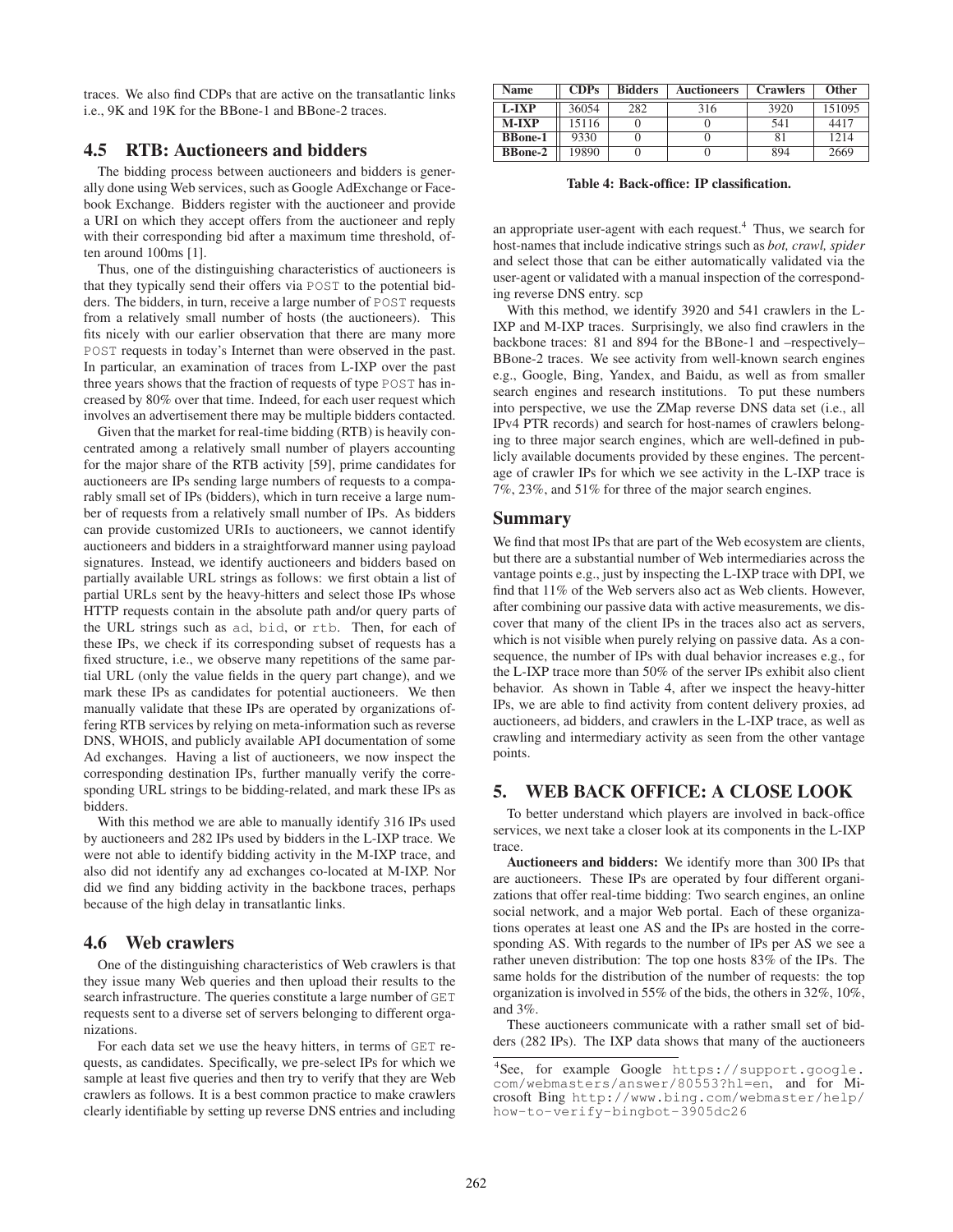are co-located with the bidders (both the AS of the auctioneer and the AS hosting the bidder are members of the IXP), with the bidders residing in 42 different ASes. This confirms that bidders are following the recommendations by the auctioneers to locate their servers close by in order to adhere to the strict deadlines of auctionbased advertisements. Bidder IPs are typically contacted from all four identified auctioneering organizations. Thus, bidders do not use different IPs for different auctioneers and often cooperate with all of them. The likely motivation is that advertisers try to maximize their bidding opportunities (i.e., receiving offers from all organizations). Moreover, at first glance the number of bidders may appear small but this is mainly due to aggregation. Indeed, most IPs belong to advertisement aggregators.

With regards to the ASes that host the bidders, we find, surprisingly, that a very large hosting service provider dominates with a share of 34%. Indeed, even the remaining bidders are mainly located in the ASes of other Web hosting providers. This finding indicates that today's major players in the Web ecosystem often do not operate their own infrastructure either in terms of an AS or in terms of a data center. They rely instead on cloud services and Web hosting companies. The second AS with the most bidders belongs to, surprisingly, a company that operates a search engine. Indeed, this search engine is involved in all services: it is a search engine, an auctioneer, and even bids on other ad-network auctions. This finding illustrates the complexity of the advertising ecosystem, where different types of business relationships exist between organizations that offer multiple services to both advertisers and publishers, and who may also partner with some of them.<sup>5</sup>

Crawlers: We identify more than 3K crawler IPs from 120 different ASes. Among the ASes, there are two hosting more than 72% of the crawler IPs. These are related to two popular Web search engines. We also see crawlers of 3 other well-known search engines, each with roughly 100 crawlers. Then there is a gap with regards to the number of crawlers per AS as the remaining crawler IPs are hosted in many different ASes. Inspecting the user agent and the reverse DNS entries allows us to conclude that these are mainly associated with specialized search engines.

With regards to the number of requests, the four top contributors all belong to major search engines. The top three/four account for 94/96% of the requests. The fourth accounts for only 2% of the requests. Even though the crawling activity is directed towards more than 4.2K ASes, a single AS receives more than 43% of the requests — a Web hosting provider. The second most popular AS is another hosting provider and both are members of the IXP. Overall, the members account for more than 80% of the received crawling requests. In terms of request popularity, the first AS that is not a member of this IXP is yet another hosting provider and receives roughly 1% of the requests. Overall, the top crawling search engine AS and the top receiving hosting provider AS account for more than 20% of all crawling-related requests.

Content delivery proxies: We identify more than 30K intermediary IPs from 8 well-known CPs and CDNs, scattered across hundreds of different ASes, interacting with IPs from more than 1K different ASes. The CDPs are responsible for roughly 17% of the requests from heavy-hitter IPs. While one expects many of the front ends to be located in ISP networks, a close inspection of destination IPs reveals that some of the back-end servers are also located within the ASes of ISPs, and not in the AS of the CDN. In fact, we observe requests for the content of a major online social network (OSN) where both source and destination IPs are operated

by a major CDN, but neither of the endpoints is located within the AS of the CDN or OSN. We also find other more typical scenarios, such as CDNs fetching content directly from OSNs and from large-scale hosting provider ASes.

Other intermediaries: The rest of IPs in the intermediary list (roughly 151K) are located in more than 7K ASes. They contact 399K servers in 10K different ASes. While we strongly suspect that most of these are indeed Web proxies, we cannot be certain. Indeed, on the one hand, one of the heavy-hitters IPs in this set — an oddball — is hosted in an unexpected AS. This oddball IP is serving both ad-related images to a CDN and acting as a Web auctioneer. On the other hand, we see several organizations that use resources from cloud services to set up their own virtual CDNs. A close analysis of which ASes are hosting the heavy hitters shows that most of these ASes are hosting and/or cloud service providers (8 out of 10). There is, however, more diversity in the destination ASes: we find hosting providers, CPs, OSNs and CDNs. We see that a single hosting/cloud service provider is responsible for 21% of the requests issued by IPs in this set. This observation highlights the importance of cloud service providers in the back office of the Web ecosystem once again.

#### 6. BACK-OFFICE TRAFFIC: ESTIMATION

The raw numbers of IPs involved in back-office activity do not tell us much about how much back-office traffic we observe from our vantage points — estimating the volume of this traffic is the topic of this section.

#### 6.1 Across vantage points

The methodology presented in Section 4 allows us to classify IPs as Web crawlers, auctioneers, bidders, and intermediaries such as CDPs. Thus, we can now quantify the amount of back- and frontoffice Web traffic. For a packet to be classified as back-office traffic, we require that both the source as well as the destination were previously identified as part of the back-office ecosystem. More specifically, we require that the source IP address was previously identified as belonging to an intermediary, crawler, or auctioneer, and the destination IP:port pair matches one of our identified Web server endpoints. We then tag this packet as back-office traffic, issued by the source, namely a crawler, auctioneer, CDP, or other intermediary.

Recall from Section 4 that we rely on passive and active measurements to uncover intermediaries, as well as on manual identification of crawlers and auctioneers, and lastly on a list of CDN servers. To account for the varying degrees of certainty when using these data sets, we distinguish between three different classes when quantifying back-office traffic. In particular, we consider backoffice traffic caused by servers in our CDN data set (*IPs-CDN*), caused by servers we identified using DPI and manual inspection (*IPs-DPI+Manual*) and the back-office traffic caused by servers identified using the ZMap data set (*IPs-ZMap*).

Figure 4(a) shows the percentage of back-office traffic of the total Web traffic for each vantage point as a stacked bar plot. Thus, we depict the volume of back-office traffic found with the different methods: (a) information from the CDN only (the bottom bar), (b) information from the *IPs-CDN* and *IPs-DPI+Manual* (the sum of the bottom and the middle bar), (c) all information including ZMap (the sum of all bars). Across all vantage points we see at least 5% back-office Web traffic using the *IPs-CDN* and *IPs-DPI+Manual* set of IPs, confirming that back-office Web traffic is a significant contributor to today's Internet Web traffic. Even when only using the *IPs-CDN* data set, we see at least 4% back-office traffic at all vantage points except for L-IXP. This does not mean that the

<sup>&</sup>lt;sup>5</sup>For an example of such a complex relationship see http://ir.yandex.com/releasedetail.cfm? releaseid=828337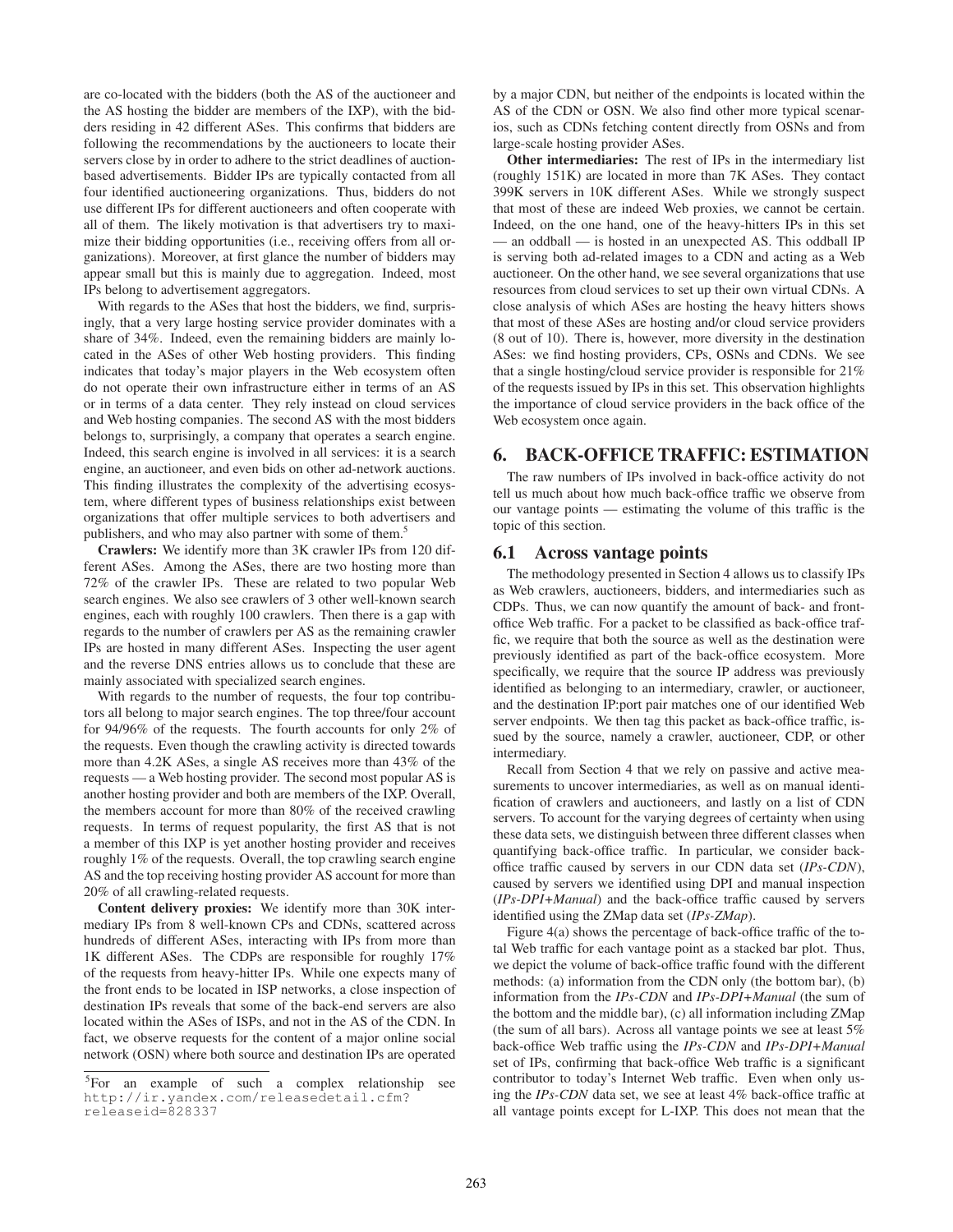

(b) % of Web traffic which is back-office over time (IPs-ZMap).

Figure 4: Fraction of back-/front-office Web traffic across vantage points.

CDN is not active here but most of its traffic is front-office traffic. In terms of requests, the fraction of requests associated with back-office traffic is even larger with a minimum of 9% when using the *IPs-CDN* and *IPs-DPI+Manual* sets. This points out that some components of back-office traffic are associated with smaller transactions. But asymmetric routing—meaning the forward and return path do not use the same link— are likely the explanation for the extreme difference at BBone-1, where we see a huge number of back-office requests but only a relatively small percentage of back-office bytes. When we include the ZMap server IPs, the percentages of back-office traffic increases to more than 10% across all vantage points.

We next dissect the back-office traffic by type of activity using the *IPs-DPI+Manual* and the *IPs-ZMap* information. We illustrate our findings in Table 5, where we attribute back-office traffic to the entity that acts as client. We find that CDPs contribute 11% and 12% to the back-office requests and bytes in the L-IXP trace. The crawlers contribute 15% and 10% to the back-office requests and bytes, respectively. Surprisingly, the auctioneers are the big contributors to the number of requests with a share of 22% but only 1% of the bytes. The rest of intermediaries contribute more than 76% and 50% of the back-office bytes and requests. The situation differs for the other vantage points, where CDPs clearly dominate the share of bytes and requests with at least 50% of the bytes and 65% of the requests.

Figure 4(b) shows how the percentages of back- and front-office bytes change over time using time bins of one hour. The percentages never decrease below 5% but can even exceed 40%. While some traffic is triggered by end-user action, activities such as crawling and cache synchronization are not. We see that, particularly for the two IXPs, the percentage of back-office traffic increases during the off-hours. The percentage of back-office traffic for BBone-2 increases on the third day of the trace by more than 10%. This in-

| <b>Name</b>    | $%$ of       | CDPs  | <b>Auctioneers</b> | <b>Crawlers</b> | <b>Other</b> |
|----------------|--------------|-------|--------------------|-----------------|--------------|
| L-IXP          | <b>Bytes</b> | 12.1% | 1.1%               | 10.3%           | 76.5%        |
|                | Requests     | 11.8% | 22.5%              | 15.1%           | 50.6%        |
| $M-IXP$        | <b>Bytes</b> | 73.3% |                    | 1.5%            | 25.2%        |
|                | Requests     | 65.7% |                    | 3.2%            | 31.1%        |
| <b>BBone-1</b> | <b>Bytes</b> | 50.7% |                    | $< 0.1\%$       | 49.2%        |
|                | Requests     | 95.3% |                    | $< 0.1\%$       | 4.6%         |
| <b>BBone-2</b> | <b>Bytes</b> | 93.6% |                    | $< 0.1\%$       | 6.3%         |
|                | Requests     | 73.7% | ٠                  | 4.3%            | 22%          |

Table 5: Classification of back-office Web traffic.

crease may be due to (a) a routing change or (b) a change in the operation of the application infrastructure or (c) a change in the popularity of a Web application. In addition, we see more variability for the individual backbone links than for the IXPs. A likely explanation for this is that the IXPs aggregate the information from thousands of different peering links. Similar observations hold for the percentages of back-/front-office requests and responses (not shown).

## 6.2 Across peering links

The two backbone traces illustrate that there can be notable differences in terms of percentages of back-office bytes and requests on different links, suggesting that links should be examined individually. Hence, we now take advantage of our ability to dissect the traffic seen on hundreds of individual AS-AS links at L-IXP.

Figure 5(a) shows the fractions of back-office traffic per AS-AS link (of the total traffic carried over it), where we sort them by the fraction of back-office Web traffic. We see that the fractions vary drastically from 100% to 0%. Indeed, 18.2% (10.9%) of the peering links carry more than 15% (7%) back-office bytes when relying on the *IPs-ZMap* + *IPs-DPI+Manual* (*IPs-DPI+Manual*) data set. On the other hand, 25.5% (40.8%) of the peering links carry no back-office traffic at all. In order to get a better understanding of the most important AS-AS links, we inspect more closely the top-10 traffic-carrying links that have a fraction of back-office traffic larger than 95%. We find four links between cloud providers and content providers, three links between search engines and hosting providers, two links between CDNs and content providers, and one link between a content provider and an online advertisement company. This analysis illustrates the diversity of the players contributing to the back-office Web traffic.

If we aggregate the information to the level of IXP member-ASes, the overall observation does change a bit, as shown in Figure 5(b). We do not see member ASes that exchange only backoffice Web traffic. They all have at least 20% front-office Web traffic. Nevertheless, most have some fraction of back-office traffic. There are 19.2% (18.0%) of the members with more than 15% (7%) back-office bytes for the *IPs-ZMap* + *IPs-DPI+Manual* (*IPs-DPI+Manual*) data set. Among the networks with the highest share of back-office traffic are cloud providers, hosting providers, a search engine, and an advertisement company.

#### Summary

We find a significant percentage of back-office Web traffic in our traces, yet this percentage varies from vantage point to vantage point. Indeed, the back-office traffic carried over the backbone links is mostly dominated by CDPs. The picture differs when looking at IXPs, where we can monitor multiple links at once. While most of the back-office traffic there is also due to CDPs and other intermediaries, real-time-bidding and crawling also contribute a significant share of bytes and Web requests. Our analysis illus-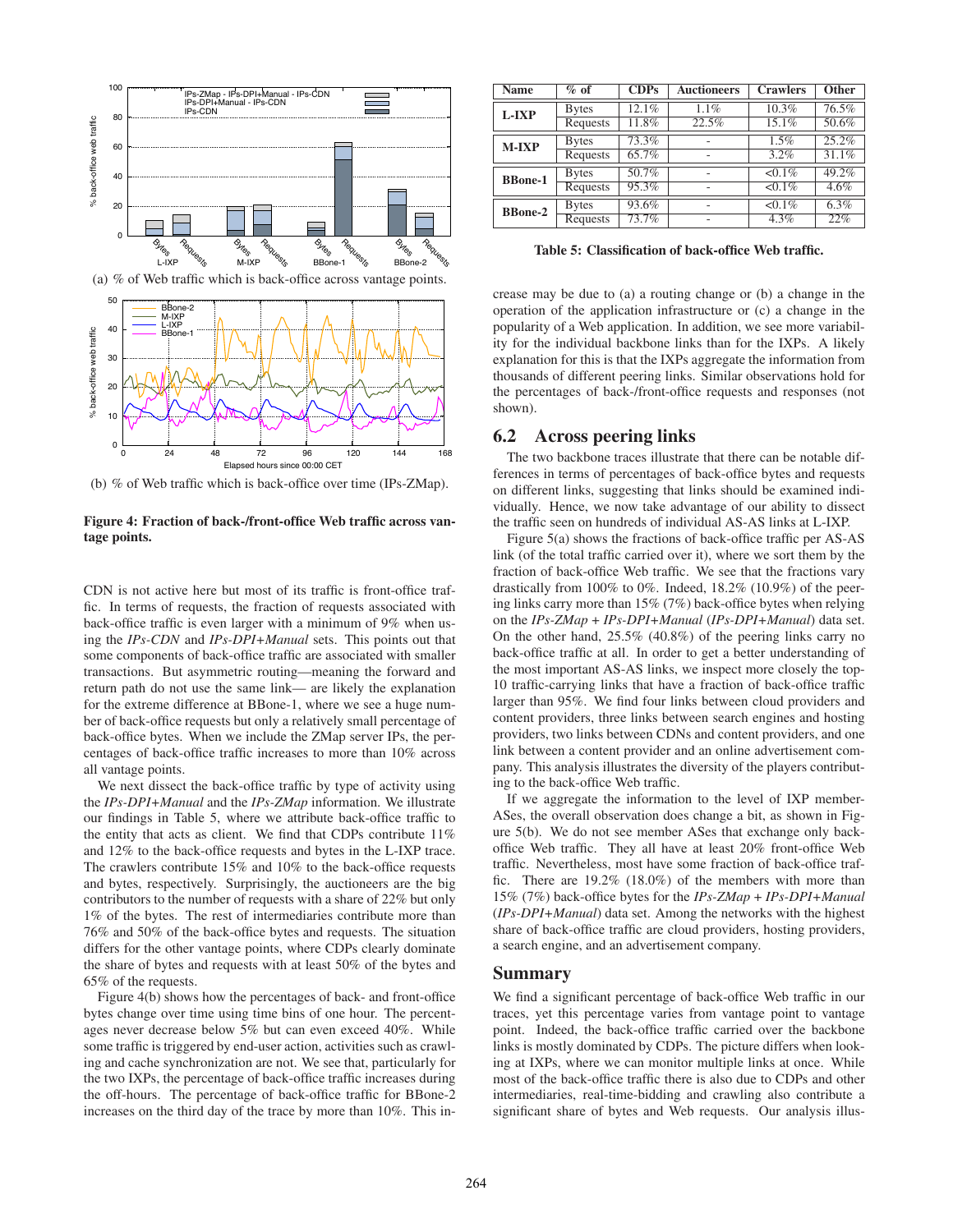

Figure 5: Back-office traffic across peering links—L-IXP.

trates that a significant part of the back-office traffic is not triggered by end users. We see that besides the expected players such as CDNs, search-engines and advertisement companies, cloud service providers and Web hosting providers are also responsible for a large fraction of back-office Web traffic. Indeed, they play an important role since they provide the resources necessary to build back-office infrastructure. Thus, back-office traffic is present in multiple links on the AS-level, revealing a complex ecosystem of players in support of the Web.

#### 7. BACK-OFFICE: CHARACTERISTICS

Next, we examine some of the temporal and spatial characteristics of the different types of back-office Web traffic. In this section, we focus exclusively on back-office traffic caused by hosts that we manually identified to be CDPs, crawlers, auctioneers, or bidders.

#### 7.1 Temporal behavior

To illustrate the temporal characteristics of some of the key players in the Web back-office, Figure 6 provides a time series plot of the number of requests seen at L-IXP and issued by content delivery proxies (CDPs), auctioneers, and crawlers, where we normalize the number of issued requests by the average number of crawler requests.

On the one hand, crawlers display rather constant activity throughout the week, which is the reason we use them for normalization. This constancy is to be expected because the request activity is not triggered by humans. The request patterns of the CDPs and auctioneers, on the other hand, display a diurnal pattern due to their connection to end-user activity. Interestingly, the rate of decrease between peak and off hours is larger for the auctioneers than for the CDPs. A possible explanation for the larger decrease is that the bidding process is a multiplicative factor of the end-user activity, i.e., one page visit triggers an auction involving multiple bidders. In terms of traffic volume (not shown), both CDPs and auctioneers exhibit typical diurnal variation while crawlers do not. While crawlers and CDPs dominate in terms of traffic contribution, auctioneers only contribute a tiny share of traffic. This is expected, as the bidding process involves numerous, but small, transactions.

#### 7.2 Spatial behavior: Request forwarding

Noticing that many HTTP requests include the Via header, we next take a closer look at Web request forwarding. There are two HTTP header fields that are especially relevant for proxies: Via and X-Forwarded-For. The former indicates if a request has been forwarded through a proxy or a gateway; multiple Via field



Figure 6: Time series: requests per hour by CDPs, auctioneers, crawlers (normalized by crawler requests).

values represent each host that forwarded the HTTP request. The X-Forwarded-For field contains the IP address of the original client, followed by the IP addresses of the proxies on the path to the server. Thus, if present and correctly set, this header includes the original client IP as well as all proxy IPs that forwarded the request. This allows us to elucidate the complexity of the back-office by showing how far requests are forwarded and via how many Web proxies.

Inspecting these headers requires the ability to inspect the complete payload of a packet. We have full payloads for the BBone-1 and BBone-2 traces, and we extract from them the requests according to the previous *IPs-CDN+IPs-DPI+Manual* classification. Recall that a significant fraction of the requests in these traces are issued by IPs in *IPs-CDN*. Thus, the following analysis may be biased by the behavior of this particular CDN.

The V<sub>ia</sub> header field indicates that while 12% of the requests traversed one proxy, another 77% traversed two proxies. We even observed a few requests that traversed seven proxies. With the X-Forwarded-For header field we now reconstruct the paths of the requests, i.e., for each request we extract the list of proxy IPs and append the destination IP at the end. Perhaps surprisingly, we find many private IP addresses among the IPs in the X-Forwarded-For headers, suggesting that either (a) end users use proxies on their premises and/or (b) proxies are located within data-center networks, where private IP address space is used. We argue that the second case dominates as the first IP in the list is typically publicly routable, e.g., belonging to an end user.

Out of the 1M requests we consider, we find 766K different client IPs appearing in the first position of the reconstructed paths.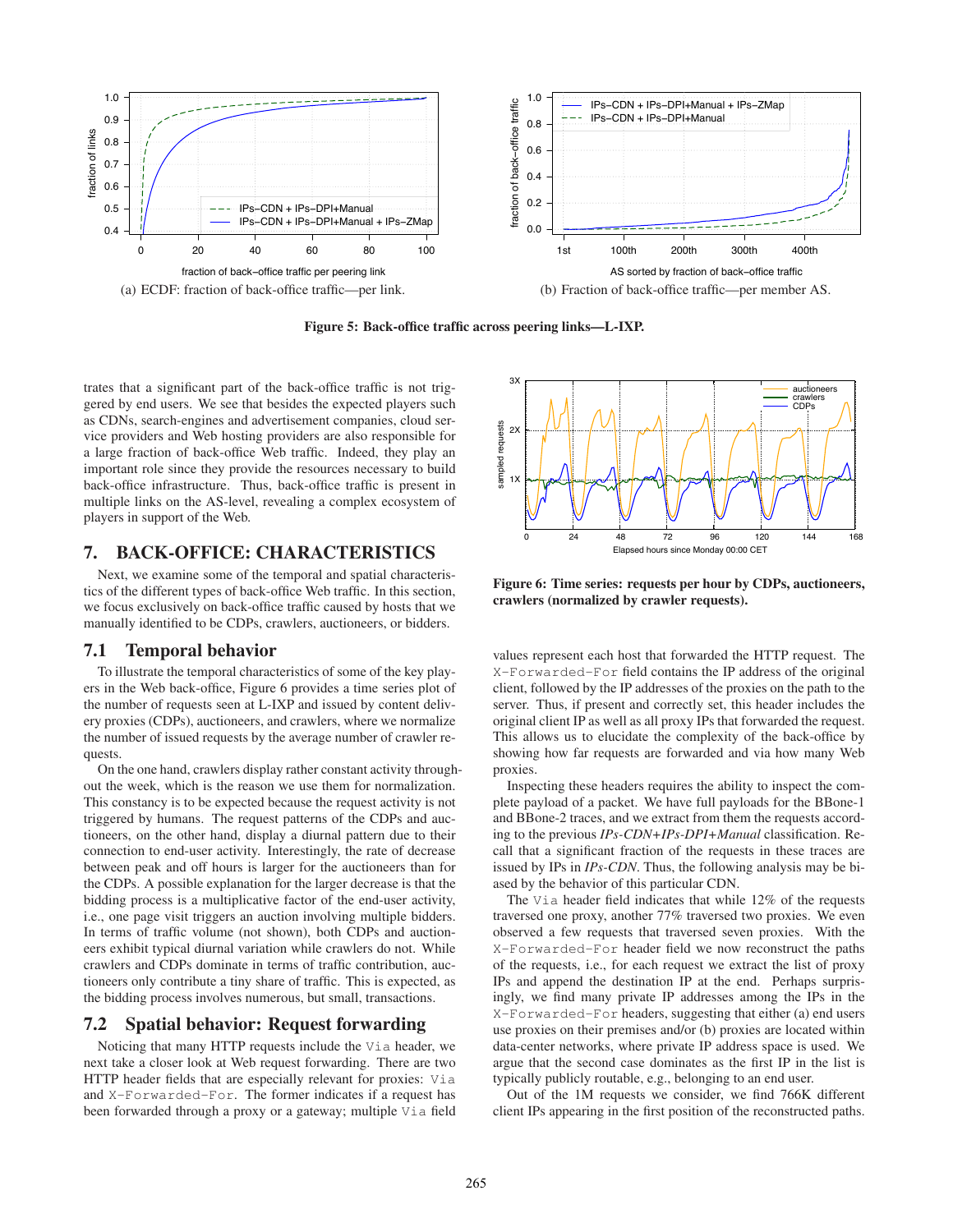

Figure 7: IP characteristics: Content delivery proxies (CDPs), crawlers (CRA), auctioneers (AUC), and bidders (BID) — L-IXP.

These IPs map to 7.9K different ASes, and around 94% of these IPs appear only once. The last IP in a reconstructed path may be an origin server or another proxy. We observe 5.9K different IPs appearing in this position, and they map to 350 ASes. Note that an observed request may be further forwarded. Finally, for the subset of IPs that do not appear at the beginning or end of a path (i.e., forwarding proxies), we find 16.5K different IPs scattered across 885 ASes. Notably, around 2.7K of the IPs are not publicly routable, yet they sum up to 40% of the occurrences.

To conclude this section, we take a look at the geographical characteristics of request forwarding. For this exercise we focus on the subset of requests detected via the *IP-CDNs* set. We then use validated information about the geographical coordinates of these CDN servers and rely on this CDN's commercial geolocation product to geolocate end users. We observe the following typical scenario for CDN activity, as seen from these backbone links: an end user issues a request to a front-end server (at 10 to 1000 km distance), this front-end contacts a back-office server within a CDN cluster (0 km distance). This back-office server in turn forwards the request to another back-office server that is still on the same continent (10- 1000 km). Then, this proxy forwards the request to an origin server or to another back-office proxy across the Atlantic.

## 7.3 Communication patterns

Next, we return to examine the activity of the IPs in the L-IXP trace. Figure 7(a) shows, for the crawlers, auctioneers, bidders, and CDPs, a box plot of the number of sampled back-office HTTP/HTTPS requests we observed. Note that we only analyze back-office traffic characteristics here, and do not, for example, consider any requests related to the front-office activity of CDPs. We separate sent and received requests on the left and right sides of the plot. Accordingly, Figure 7(b) shows the observed fan-out (i.e., to how many different hosts were requests sent) and fan-in (i.e., from how many hosts were requests received). Figure 7(c) shows the number of sampled bytes received/sent.

Auctioneers and bidders: Auctioneers are the most active in terms of number of requests sent. From our sampled data we estimate that the average number of bid requests/hour issued by these IPs is roughly 232 million. This estimate implies that an average auctioneer IP issues more than 700K bid requests/hour. Overall, auctioneers also contribute significant numbers of bytes in both directions. Indeed, as Figure 7(c) shows, the number of bytes sent and received are of the same order of magnitude. This balance is reasonable given the underlying bidding protocol (e.g., [1]). Note, that the auctioneers only contact a limited set of servers, as highlighted in Figure 7(b). Correspondingly, the bidders are also contacted only by a limited set of auctioneers. However, in terms of received requests, not all bidder IPs are equally active – some of them receive just a few bidding requests while others see more than 450K sampled requests. Indeed, many bidders receive requests from different organizations simultaneously. Given the sampling ratio of this vantage point, we estimate that the most active bidders receive more than 42 million requests for bids per hour!

Crawlers: Crawler IPs are the second most active group of IPs in terms of requests sent. We estimate that, at this vantage point, crawling accounts for roughly 155 million requests/hour and that the most active crawlers issue up to 910K requests/hour. Naturally, the number of bytes received is larger than the number sent. Overall, we estimate that all together crawlers fetch roughly 3.8 TB per hour. However, not all are equally active, and we even see some fetching content from only a single IP.

Content delivery proxies: On average, the proxies show the lowest activity per individual IP. This observation applies to both bytes and traffic. However, due to their large number, they contribute significantly to back-office traffic. This category of IPs exhibits the largest variation in behavior, and some of the heavy hitters in this category compete with those in the other categories.

#### Summary

Real-time bidding is very prominent and relies on many small transactions involving a fairly small set of organizations and hosts. As each end-user request may trigger multiple bid requests, RTB significantly contributes to the number of back-office transactions. Crawling, on the other hand, happens on a coarser-grain time scale and is executed by a limited number of organizations that constantly fetch content from a diverse set of mainly Web hosting providers. While CDPs have a diverse profile, our analysis illustrates that a single end-user request to a CDN front-end server can involve a chain of proxies. These connections remain entirely hidden to the end users.

# 8. A CDN'S PERSPECTIVE

Until now, we have analyzed back-office Web traffic from our vantage points in ISPs and IXPs. In this section, we present a complementary perspective provided by vantage points inside a commercial CDN. A CDN can be viewed as a high-bandwidth lowlatency conduit that facilitates data exchanges between end users and different points of origin. As seen in previous sections, they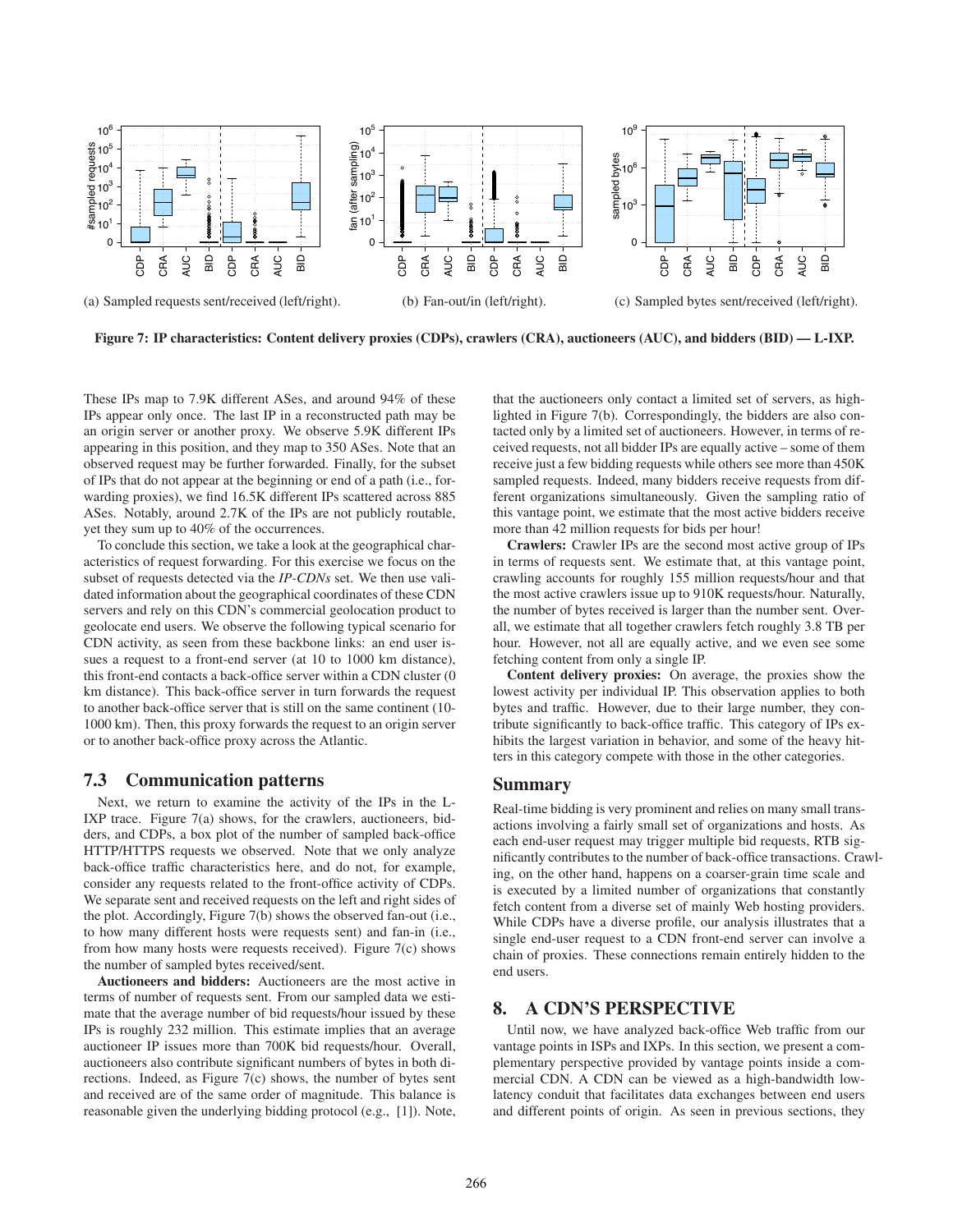

Figure 8: Front-office and back-office traffic at a large CDN.

are one of the major contributors to back-office Web traffic. This section delves into the details of the data set provided by a large commercial CDN and highlights a few ways this data can used to characterize back-office Web traffic.

#### 8.1 CDN Dataset

The analysis in this section is based on server logs from the CDN's *edge*, or front-end, servers. Each log line records the details of an exchange of data where the edge server is one of the endpoints. Thus, the logs capture the interactions between the edge server and the end users, i.e., front-office Web traffic, as well as the interactions with other CDN servers and origin servers, i.e., backoffice Web traffic.

We obtained the server logs from all servers at one cluster in each of five different cities: Chicago, Frankfurt, London, Munich, and Paris.<sup>6</sup> Note that there may be multiple clusters at each city, and we selected only one of the larger clusters in each city. CDNs also deploy multiple servers at each cluster, e.g., for load-balancing, and servers at each cluster offer a diverse set of services ranging from Web-site delivery to e-commerce to video streaming. We selected clusters of servers configured to handle Web traffic, and our logs measure Web traffic of more than 350TB in volume.

#### 8.2 Front-office vs. back-office CDN traffic

The primary focus of a CDN is to serve content to the user as efficiently as possible. Therefore, one should expect CDN front-office traffic to dominate CDN back-office traffic in volume. As not all content is cacheable [8], up to date, or popular, some content has to be fetched from other servers. Moreover, many CDNs, e.g., Akamai [54], create and maintain sophisticated overlays to interconnect their edge servers and origin servers to improve end-to-end performance, to by-pass network bottlenecks, and to increase tolerance to network or path failures. Hence, a CDN edge server may contact, besides origin servers, other CDN servers located either in the same cluster, with back-office Web traffic routed over a private network, or in a different cluster at the same or different location, with the back-office Web traffic routed over a private or public network.

With the knowledge of the IP addresses used by the CDN's infrastructure, we can differentiate the intra-CDN Web traffic from the traffic between the CDN servers and end users (CDN-EndUsers), and CDN servers and origin servers (CDN-Origin). Furthermore, within the class of intra-CDN Web traffic, we can differentiate the traffic between servers in the same cluster from that between servers in different clusters; traffic between servers in the same



Figure 9: Content volume by distance (Intra-CDN) at a large CDN.

cluster uses high-capacity low-latency links and is routed over a private network (Intra-CDN/Private). We note that this traffic does not qualify as back-office Web traffic routed over the public Internet, which is the main focus of this paper. But in order to properly account for the publicly-routed back-office traffic that we are interested in, we must be able to separate out the Intra-CDN/Private traffic. Note also that since this category of back-office Web traffic is not routed via the public Internet it does not accrue any peering cost or hosting cost. Our classification scheme partitions the Web traffic identified via the logs into four categories: (1) CDN-EndUsers, (2) Intra-CDN/Public, (3) Intra-CDN/Private, and (4) CDN-Origin.

Figure 8(a) shows the proportion of traffic observed in each of the above four categories at the five different locations (or clusters). Not surprisingly, we see that most traffic is, as expected, CDN-EndUsers traffic. We still observe at least 25% back-office traffic at each location. Of the five clusters, Paris is the most efficient from the perspective of the content provider, with more than 70% of the traffic in the CDN-EndUsers category, and CDN-Origin traffic very low (around 1%).

Frankfurt is an oddball. At Frankfurt, the end-user traffic accounts for less than 12%. After discussions with the CDN operator, we learned that servers in the Frankfurt cluster cache content from origin servers for other edge servers in nearby clusters. The high-volume of Intra-CDN/Public traffic (about 55%) is indicative of this role for the servers in the Frankfurt cluster. Besides reducing the latency involved in fetching the content from the origin servers, this practice limits the number of servers that have to fetch content from the origin servers. The traffic at other locations show significant volumes in both the Intra-CDN/Public and Intra-CDN/Private categories. These statistics are indicative of the reliance on cooperative caching with the CDN.

<sup>&</sup>lt;sup>6</sup>A small fraction of servers at each location did not respond to our requests to retrieve the logs, but this should not affect the analysis.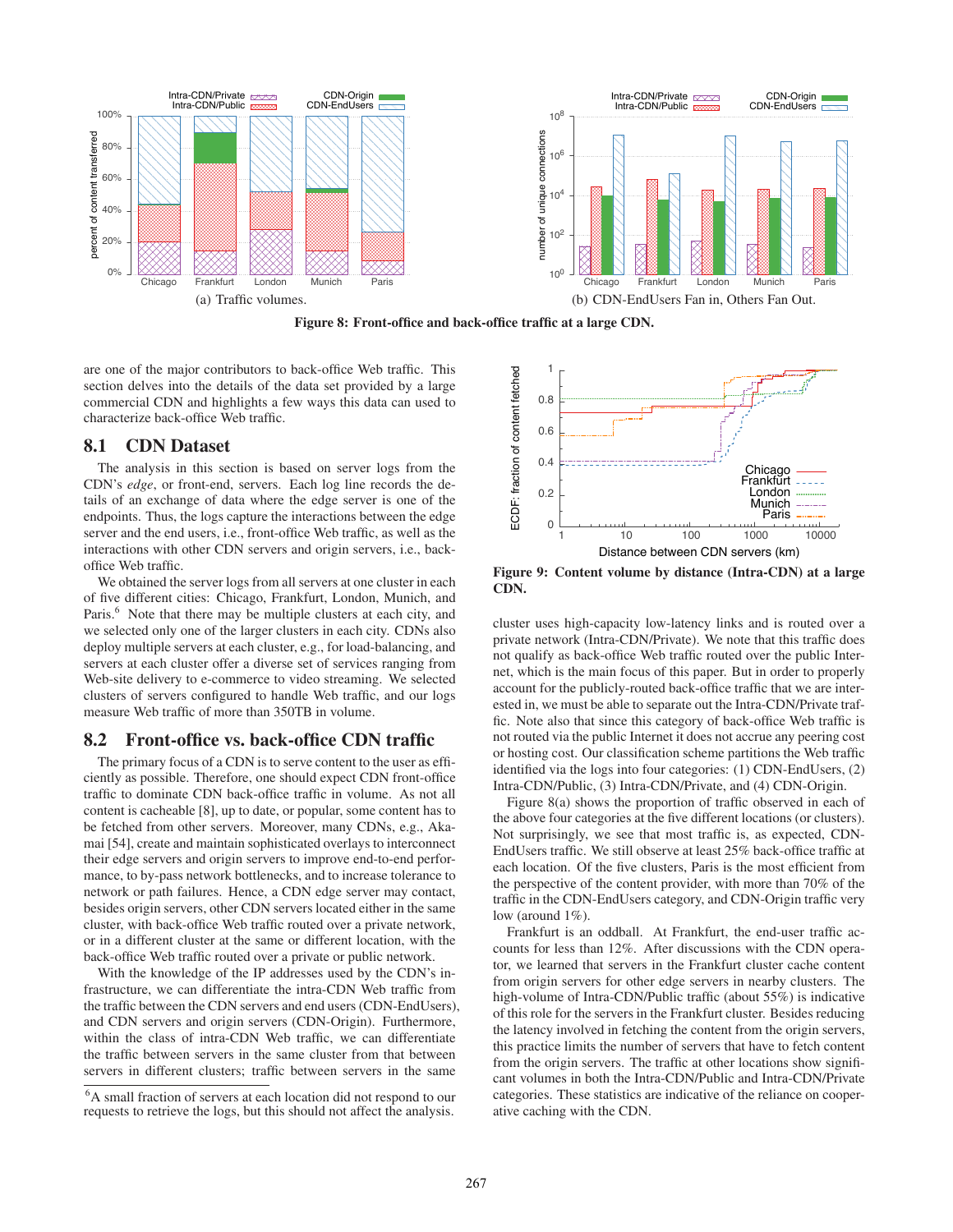Recall from Section 7.2 that there is a wide range of diversity in the number of hops over which an HTTP request is forwarded, as well as the distances to the final server. Using the actual locations of each CDN server as ground truth, we computed the distances for all Intra-CDN data exchanges. Figure 9 plots the resulting ECDF of the distances for the Intra-CDN/Public traffic weighted by the content size. The cluster in Frankfurt, in addition to serving end-user traffic, acts as a caching hub, as explained previously. Figure 9 provides further evidence of Frankfurt's role as a caching hub. About 20% of the traffic to the cluster in Frankfurt is being transferred over trans-continent links.<sup>7</sup> Contrast this with the cluster in Munich which receives around 2% of it's intra-CDN traffic via transcontinent links; discussion with the CDN operator confirmed that Munich does not serve as a caching hub. Figure 9 also reveals that a substantial fraction of the traffic travels only a short distance. This is expected, since in large metropolitan areas, like those selected for our study, edge servers are located at multiple data centers in the same city.

#### 8.3 CDN back-office: Characteristics

Previously, we observed that the hosts' fan out, i.e., the number of hosts contacted by a host, can vary significantly. Accordingly, we may ask if fan out varies among the different classes of backoffice CDN traffic. Not surprisingly, it turns outs that the number of unique end-user addresses to which the edge servers deliver content, i.e., the fan in, is larger than the combined number of CDN and origin servers from which they fetch content, i.e., the fan out.

Figure 8(b) shows the number of unique connections observed in the different traffic categories at each location. From the figure, we see that the number of unique connections in the backoffice traffic categories (Intra-CDN/Private, Intra-CDN/Public, and CDN-origin) is two orders of magnitude less than that in the CDN-EndUsers category; note that the y-axis is plotted using a log scale. Moreover, the Intra-CDN/Private category mainly captures intracluster data exchanges and thus the fan out is even smaller. Finally, although the number of unique connections in the CDN-Origin category is smaller, it is equivalent in order of magnitude to the connection count in the Intra-CDN/Public category.

Aggregating the traffic volume by server addresses in both the CDN-Origin as well as the Intra-CDN/Public category reveals that the traffic is not uniformly distributed across all servers; rather there are heavy hitters. 20% of the origin servers contribute to more than 96% of the content delivered to the CDN's edge servers. A similar trend manifests in the Intra-CDN/Public category; 20% of the CDN's servers account for over 94% of the traffic volume moved from different servers in the CDN's infrastructure to the front-end, or edge, servers. These figures hint at the impact of the varying popularity and cacheability of content on the traffic patterns within the CDN infrastructure.

# 9. AN END-USER'S PERSPECTIVE

Improving the end-user experience can lead to a significant increase in revenues [39] and drive up user engagement [23, 41]. These benefits have catalyzed the competition among service companies to offer faster access to content in order to improve the enduser experience. Two "straightforward" ways of improving the end-user experience that can be implemented by ISPs are to (a) upgrade access networks, and to (b) improve the Internet's middle mile (backbones, peering points, and/or transit points); both approaches, however, are expensive.



Figure 10: Delay between access aggregation point and frontend servers in 2008 [45] vs. 2014.

Content and application providers, on the other hand, can provide better service by installing servers deep inside ISPs and/or through increased peering at IXPs or colocation facilities. These approaches have been reported in [28, 46, 20] and have led to an increase in back-office Web traffic. Next, we analyze our data sets to see if these approaches have indeed decreased the latencies between end users and front-end servers. The analysis is based on anonymized packet-level traces captured in a residential network within a large European ISP in 2008 and in January 2014. For more details on data capturing, processing and anonymization, we refer to [45].

Figure 10 shows the backbone delay between the aggregation point of the ISP and the front-end servers that end users of the *same* residential network experienced in two different years — 2008, and 2014.<sup>8</sup> While the access technology, and the corresponding delay between end users and the access aggregation point, have not changed over the last six years (not shown), the delay between the aggregation point and servers has seen a significant shift towards shorter delays. A significant fraction of the requests are now terminated by servers within the same city (see the new bell curve around 1 ms delay which was not present in 2008); pushing the content closer to the end users has been successful.

## 10. IMPLICATIONS

In sections 2 through 4, we defined back-office Web traffic, discussed some methods to identify this traffic from different data sets, and presented some key insights from our analysis. We showed that back-office traffic is responsible for a significant fraction of today's Web traffic, and offered two key reasons to explain this phenomenon: (1) sustained deployment of front-end servers close to end users, and (2) substantial data exchanges conducted by service providers as part of their operations viz., coordination and synchronization of components of their distributed infrastructure. In this section, we discuss a few implications that affect researchers and operators.

This point of view allows us to differentiate the deployed servers into two broad categories, namely front-office and back-office servers that support many of the popular Web applications which run on top of the Internet. The front office is devoted to serving end users, and its performance is mostly influenced by the access technology and, to a different extent, by back-office performance. The back office, in turn, operates on the faster and wider pipes of the Internet backbone, involves multiple organizations and remains invisible to the end-users, yet virtually connected to them via the front-office. However, there is more in the back office than content delivery,

 $7$ We assume that distances of 6000 km or more indicate transcontinent links.

<sup>&</sup>lt;sup>8</sup>We note that not necessarily all traffic is exchanged with front-end servers e.g., some traffic is due to peer-to-peer applications.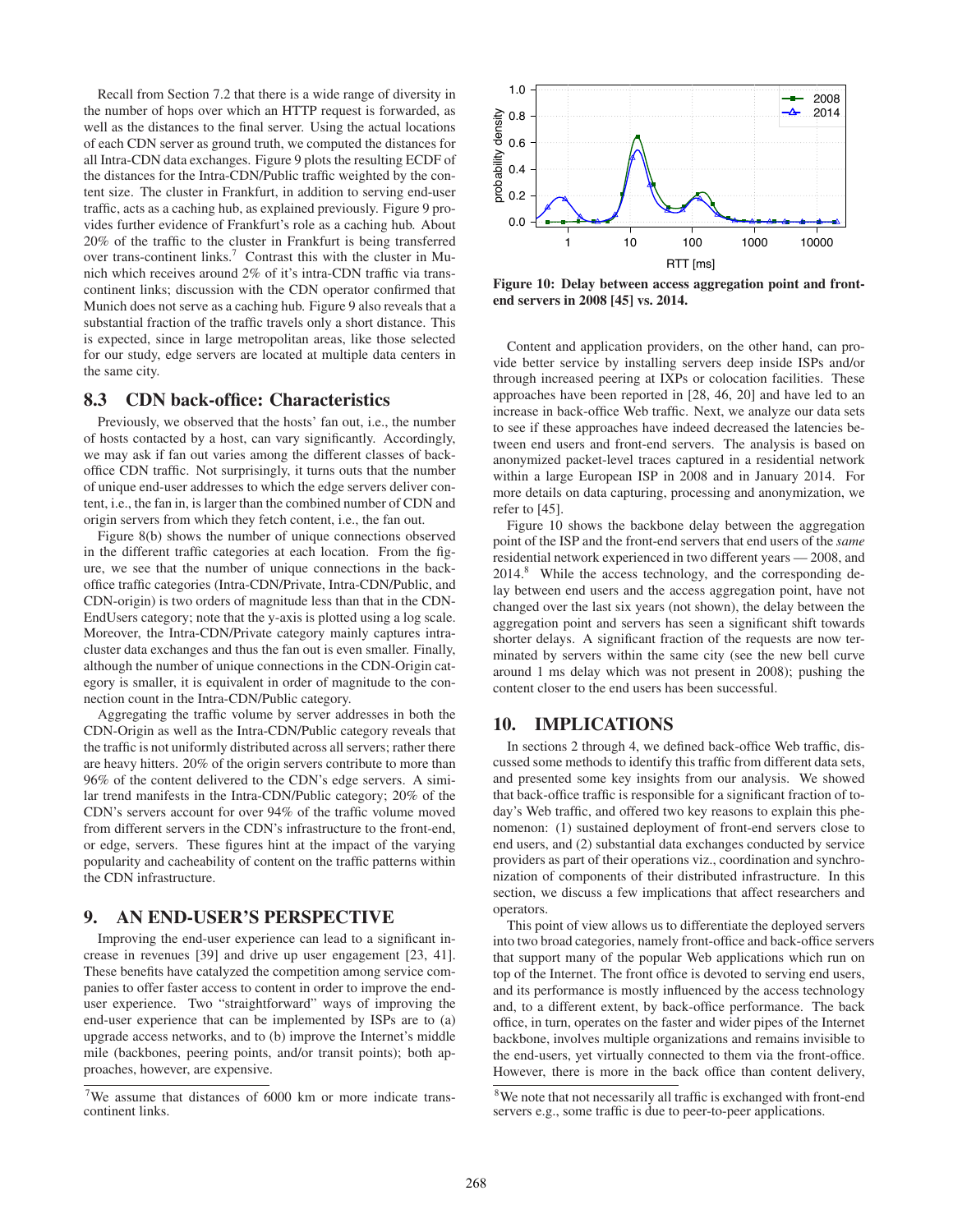which includes, but is not limited to, real-time bidding and crawling.

With the increasing trend to offload "computations" to the cloud to support enterprise applications [53] or desktop application, e.g., the new release of Microsoft Office, Apple iCloud, and DropBox [24], it is clear that the volume of back-office Web traffic will continue to increase. First, application servers at different data centers will have to exchange data with each other for data synchronization and replication. Second, as edge servers attempt to offer more services [43, 28], viz., personalized Web experiences for end users, they will need to communicate with other edge servers and backoffice servers, at different locations, to retrieve relevant content for the end users.

The Web ecosystem as presented in this work, manifesting a rich interplay between front-office and back-office servers, has many *practical* implications that affect not only end users, but also researchers and operators.

For researchers, the implications are two-fold. First, it is of utmost importance to differentiate between back-office and frontoffice Web traffic as they exhibit different characteristics and operations. Follow-up works may study the correlation of traffic dynamics, topology aspects of the Internet, and performance evaluation with each of the two classes of Web traffic. Second, researchers should be aware that the infrastructure deployed for the back-office presents a unique opportunity to develop and deploy new protocols that are better suited to the characteristics of the front- or the backoffice.

For operators, the implications are multi-fold. First, operators should be aware of the importance of links that carry back-office traffic because they may (1) help in monetization of services, or (2) affect the front-office operations, viz., impairing the QoE of more end-users than anticipated. Second, operators should be aware that back-office traffic may have different requirements than front-office traffic. This, in turn, creates new opportunities for operators to provide customized services. In addition, operators may also want to offer different Service Level Agreements (SLAs) for different traffic classes.

#### 10.1 Deployment of new protocols

Deploying new protocols or protocol variants may be very slow or even infeasible if it requires changes in the core infrastructure of the Internet or all end Internet end systems, for instance, consider the adoption of a new TCP variant or IPv6. However, restricting the change to one organization makes this otherwise infeasible effort much easier. Indeed, most Web service companies have the ability to roll out updates to their infrastructure and upgrade it on a regular basis. Thus, if end users connect only to the front-end servers and the front-end and back-end servers are managed by a single entity, it is feasible to rapidly deploy changes and optimize back-office Web communications; these changes are restricted to the servers involved in carrying the back-office traffic. Examples include but are not limited to use of persistent TCP connections between servers, IPv6, multi-path TCP [29], on-the-fly Web page assembly [43], object pre-fetching, compression and delta-encoding, and offloading of computations. Indeed, even the TCP version and parameters can be chosen according to the tasks [28], e.g., the initial window size can be increased. Moreover, it is possible to adopt new networking paradigms, such as Software Defined Networking [37], much more quickly to handle the back-office traffic. As most end-user communication involves some back-office communication, these improvements can directly affect the end-user experience. Lastly, more efficient use of the networking resources can also reduce the cost of content delivery.

## 10.2 New service opportunities

Network operators i.e., ISPs, can supply CDNs or content providers with the infrastructure that is specifically tailored to handle backoffice traffic. For ISPs, this opens up additional opportunities for monetization of services and also provide a better experience to their end users. But, this comes at a cost: ISPs must invest in and enable micro data centers or virtualized services [30, 4] in their networks to harness the opportunity.

On the other hand, ISPs can also customize their traffic engineering policies to better accommodate the two different classes of traffic. They can also offer a different set of SLAs targeted at organizations operating a back office. Along the same line, IXPs can provide value-added services for time-critical applications e.g., bidding and financial applications. IXPs can also incentivize colocation at their peering locations using arguments such as the proximity of third-party servers, the pricing model for exchanging traffic with servers in other networks, and the ability to access the resources that cloud providers offer.

#### 11. CONCLUSION

The Web and its ecosystem are constantly evolving. This paper takes a first step towards uncovering and understanding one component of this ecosystem that is increasing in complexity, but remains understudied: the back-office. The back-office includes the infrastructure necessary to support Web search, advertisements, and content delivery. By using a diverse set of vantage points, we've shown that back-office traffic is responsible for a significant fraction not only of today's Internet traffic but also today's Internet transactions.

Improvement in the back-office has been a major contributor to reducing the delays experienced by end users. Yet the backoffice architecture still exposes many opportunities for deploying new protocols or versions of protocols for specialized tasks. The complexity of the back-office, however, also poses new questions. In future work we plan to improve our current methodology and extend it to identify other use-cases for back-office Web traffic, further dissect the interactions of the different services and better understand the performance implications thereof. Finally, we also plan to study the non-Web back-office of the Internet.

## Acknowledgments

We would like to thank Oliver Spatscheck (our shepherd), the anonymous reviewers, and Paul Barford for their constructive feedback. This work was supported in part by the EU project BigFoot (FP7- ICT-317858). Georgios Smaragdakis was supported by the EU Marie Curie International Outgoing Fellowship "CDN-H" (PEOPLE-628441).

#### 12. REFERENCES

- [1] Google AdExchange. http://developers.google.com/adexchange/rtb/getting\_started.
- [2] Internet Advertising Bureau (IAB). 2013 Internet Advertising Revenue Report. http://www.iab.net/AdRevenueReport. [3] Netflix Open Connect.
- https://signup.netflix.com/openconnect.
- [4] Network Functions Virtualisation. SDN and OpenFlow World Congress, 2012.
- [5] V. K. Adhikari, S. Jain, Y. Chen, and Z. L. Zhang. Vivisecting YouTube: An Active Measurement Study. In *IEEE INFOCOM*, 2012.
- [6] B. Ager, N. Chatzis, A. Feldmann, N. Sarrar, S. Uhlig, and W. Willinger. Anatomy of a Large European IXP. In *ACM SIGCOMM*, 2012.